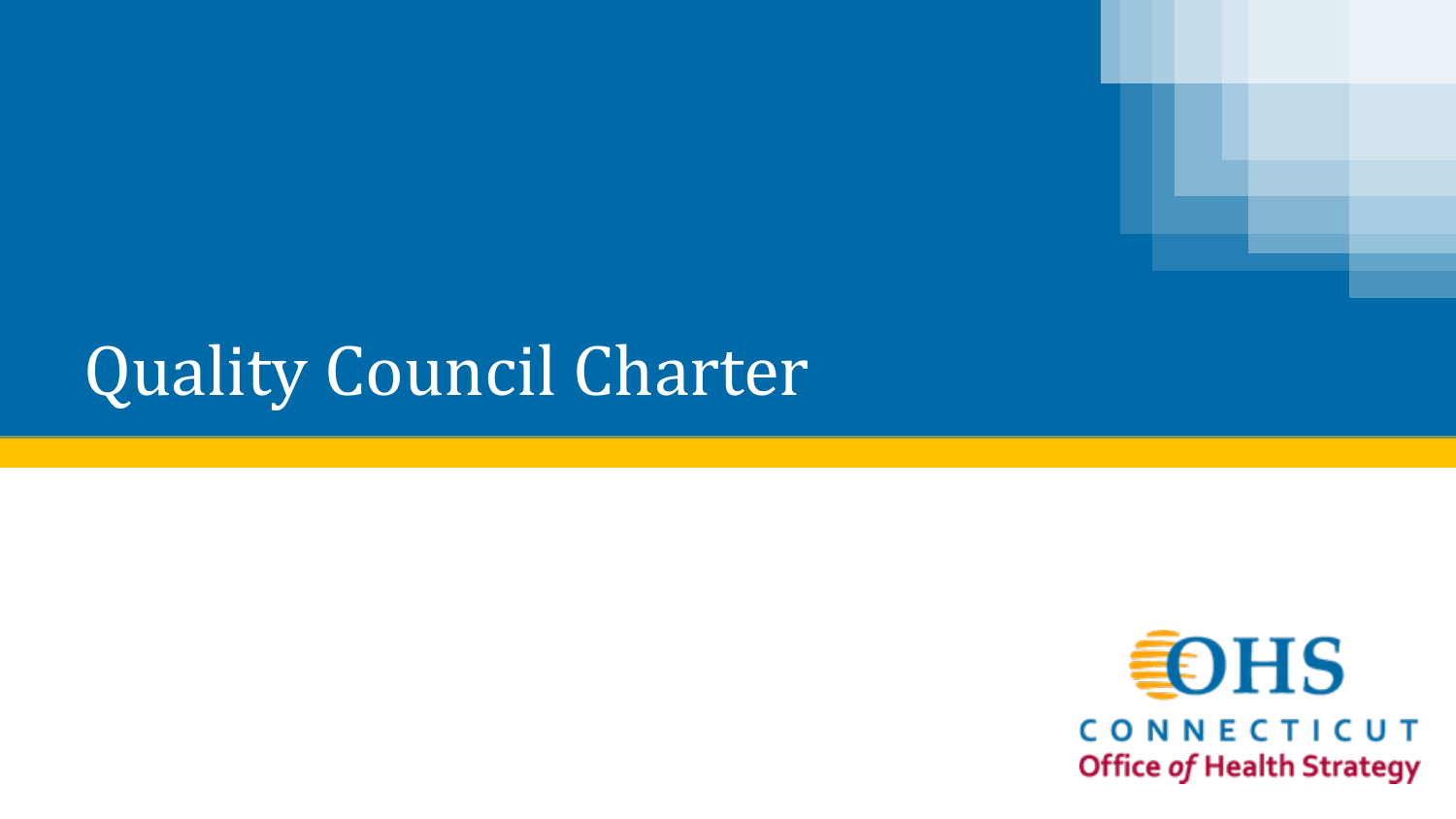## Objectives of Quality Council

The Quality Council will work to meet the following objectives: Development of

- ❖ Annual quality benchmarks effective CY22, and analysis of the impact of cost growth benchmarks and primary care targets on quality and equity and vice versa.
- ❖ A core measurement set for use in the assessment of primary care, specialty, and hospital provider performance.

❖ A common provider scorecard format for use by payers and providers.

**Office of Health Strategy**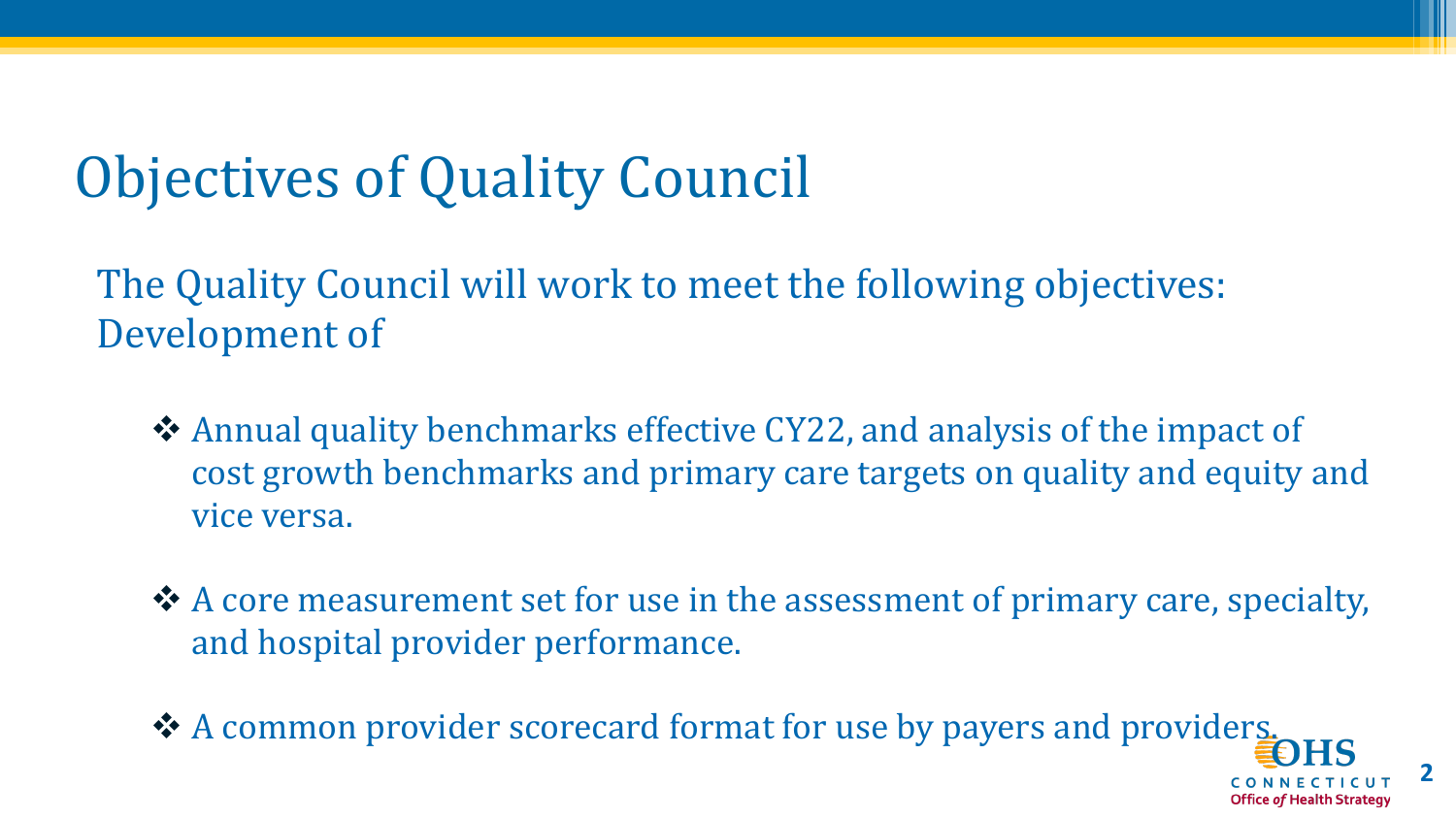## Achieving the Objectives

A. Convene monthly meetings between October and June

- B. Assist OHS, in the development of quality benchmarks across all public and private payers beginning in calendar year 2022
- C. Reassess the core clinical quality measurement set to identify gaps, to incorporate new national measures as they become available, and to keep pace with changes in technology and clinical practice
- D. Ensure the development of clinical quality measures and quality benchmarks that can be stratified by race and ethnicity and advise OHS of capabilities or supports needed to ensure such measures and benchmarks are developed and implemented



**3**